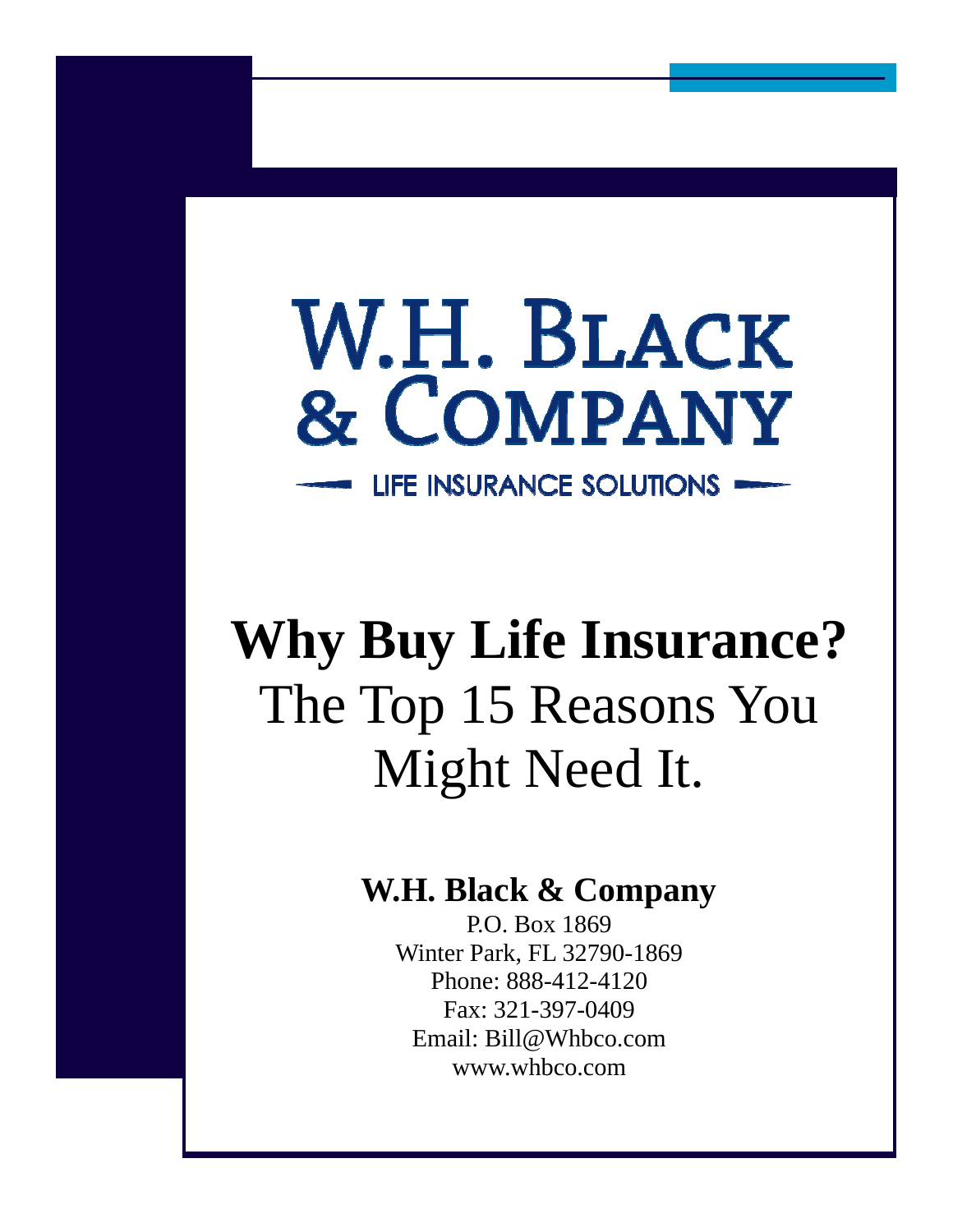## **Life insurance is not for those who die, it is for those who live! With that in mind, let's look at reasons you would purchase life insurance:**

- **1. You die suddenly:** An accident, illness, natural causes. Any of these and more can happen unexpectedly and at any time. Life insurance proceeds guarantee your loved ones have the ability to pay expenses after you are gone. What expenses? The mortgage, the typical bills (utilities, auto, food, etc.), even future college costs. And the life insurance proceeds are income tax free to your beneficiary!
- **2. Peace of mind:** While money will not replace you, the life insurance proceeds can and will give your loved ones protection from financial uncertainty.
- **3. Charitable gifts:** Have a favorite charity you wish to benefit? No easier or more cost effective way to do it than with life insurance. Leave a substantial gift to your favorite charity with life insurance.
- **4. The younger you are, the less expensive:** My father always said, "You're not getting any younger!" We get older every year and the older we are, the more expensive it becomes to purchase life insurance. Purchase insurance now and the premium is based on today's age and health classification. Do it the right way and you can lock in today's status for life. Don't wait to purchase when you are older with a family and have all the costs associated with a family depending on you.

**©**Copyright W.H. Black & Company 2013 **888.412.4120 Whbco.com bill@whbco.com** 

.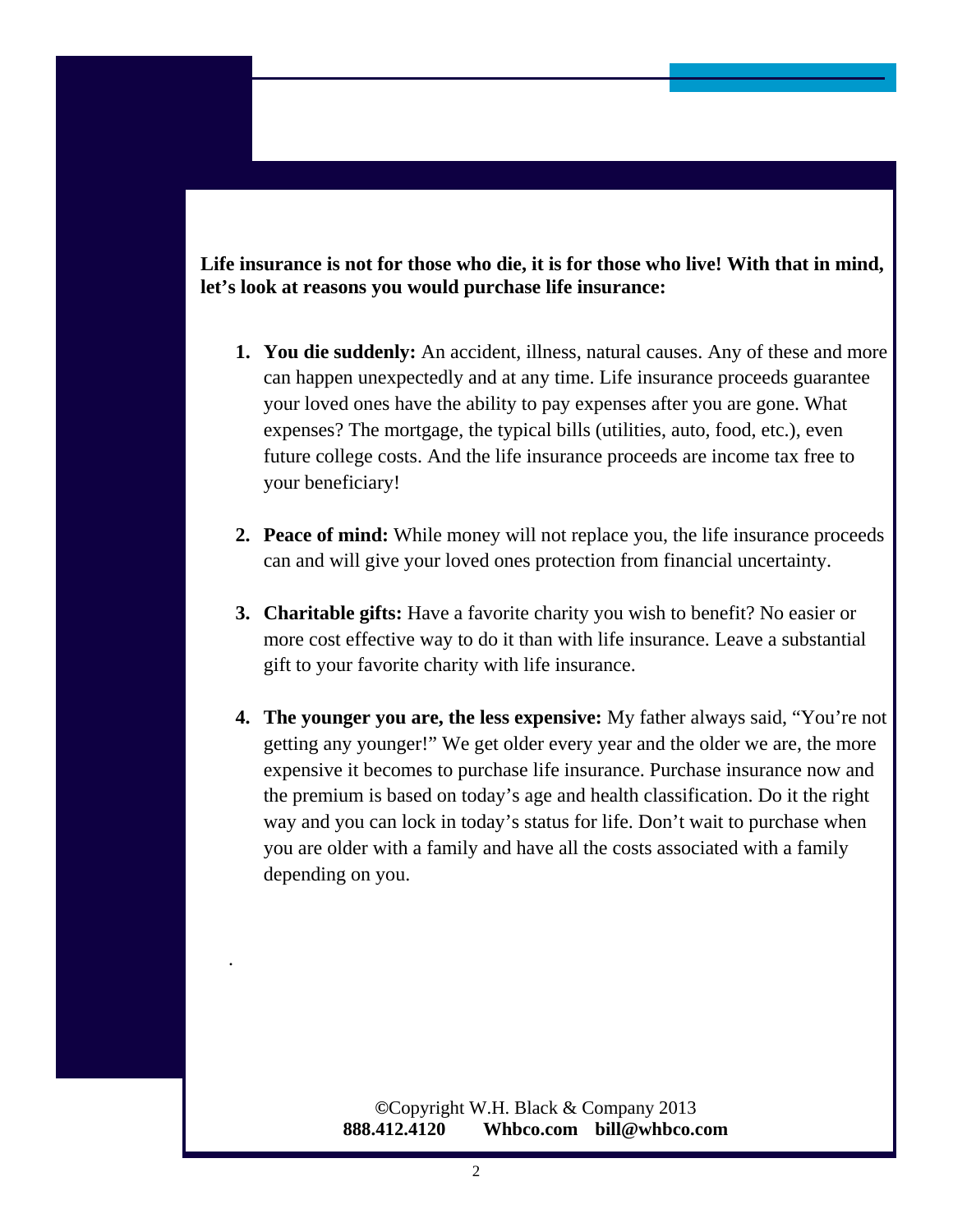- **5. Life insurance is remarkably affordable:** Pay a few hundred dollars in premiums to get tens of thousands of dollars in survivor's benefits.
- **6. Life insurance protects your legacy:** Have a large estate? Your heirs may be subject to inheritance taxes. Without life insurance, heirs may be forced to sell your assets to raise the money needed to pay the inheritance taxes. Life insurance can be used to pay those taxes, leaving the assets to pass to heirs unhindered and without delay. The life insurance proceeds are paid income tax free to surviving heirs who, in turn, use the proceeds to pay the taxes due.
- **7. Life insurance creates an estate:** Have no assets? Life insurance creates an instant estate for your spouse, children, charity, etc. Even if you have no current assets to leave heirs, the life insurance policy's proceeds will create an instant estate and instant assets for survivors.
- **8. Life insurance proceeds are an income tax free inheritance:** The proceeds of life insurance, under Internal Revenue Code Section 101 (IRC 101), pass income tax free to the beneficiaries.
- **9. Life insurance proceeds are outside the reach of judgment creditors:** In today's economy many have debts. Your creditors cannot take life insurance proceeds from heirs.
- **10. Life insurance will pay for funeral costs:** A speaker at a hospice function once said, "one out of one of us is going to pass away," meaning all of us are mortal. Life insurance will pay to bury us and pay for all of the other costs associated with the funeral.

.

**©**Copyright W.H. Black & Company 2013 **888.412.4120 Whbco.com bill@whbco.com**